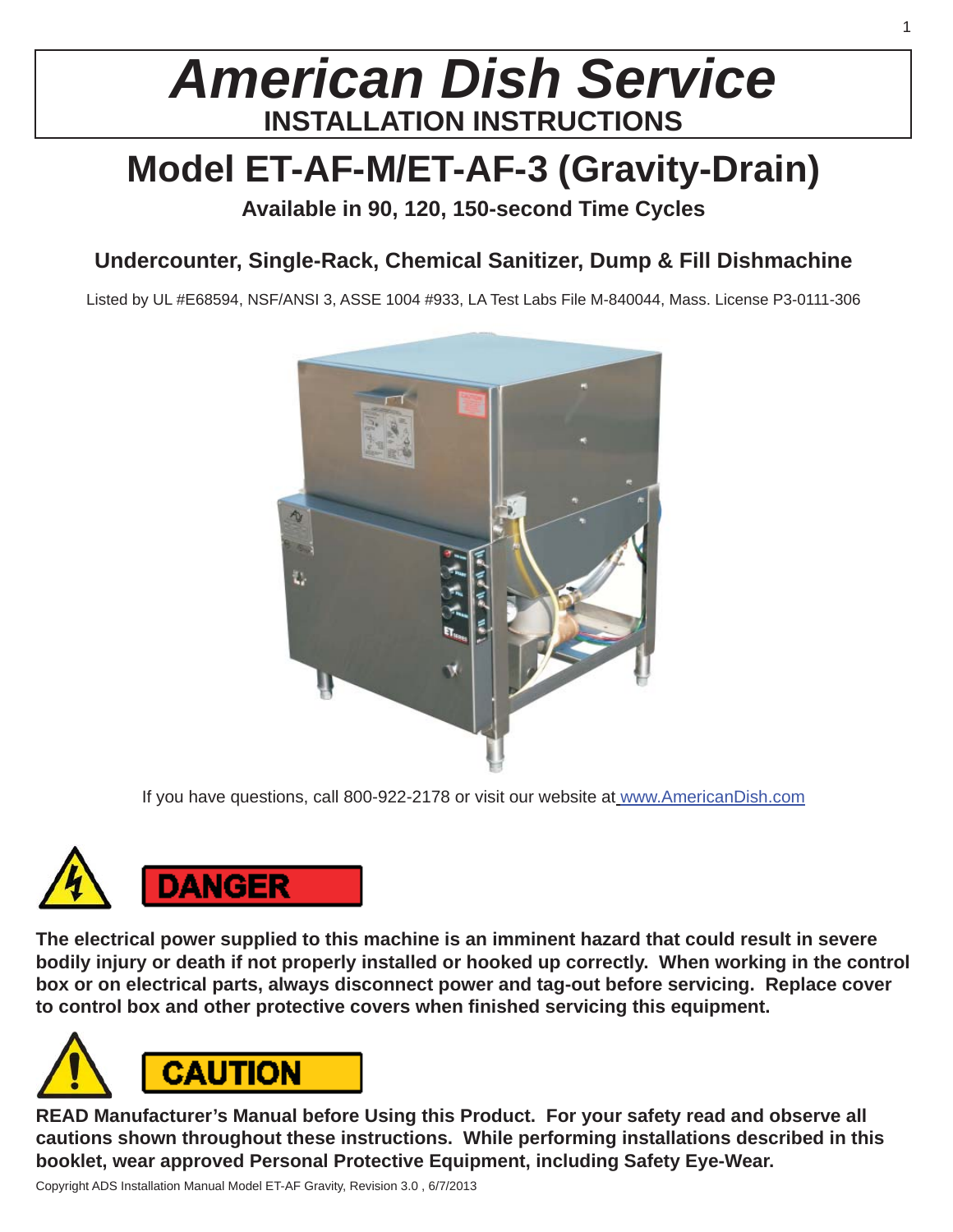**CHEMICALS— There are potentially hazardous situations when working with industrial cleaning chemicals for dishmachines. See chemical manufacturer's safe practices and MSDS sheets for handling and installing chemicals and supply containers.**

# **NOTICE**

**#1 BEFORE YOU BEGIN— American Dish Service provides this information as a service to our customers. Keep all instructions for future reference. ADS reserves the right to alter or update this information at any time. Should you desire to make sure that you have the most up-to-date information, we would direct you to the appropriate document on our web site: www.americandish.com.** Set out below are the specifications and requirements that you must use **and follow to properly install the type or types of equipment listed above. It is your obligation as the customer to ensure that the machine is installed safely and properly, and when completed, the machine is left in proper and safe working order. Electrical, Plumbing, and Chemical hookup**  should be performed by a qualified professional who will ensure that the equipment is installed **in accordance with all applicable Codes, Ordinances, and Safety requirements. Failure to follow the installation instructions could void the warranty. ADS assumes no liability or control over the installation of the equipment. Product failure due to improper installation is not covered under the ADS Warranty.**

**#2 FLUSH OUT—Do not install spray arm until machine is fl ushed with water. When this machine is turned on, first fill by pushing and holding the button marked FILL until water inside the pan reaches the water level decal on the outside of the pan, then push the button on front door marked START to complete one cycle. Do this before installing the spray arm. Dump the fl ush water out before installing spray arm by pushing the button marked DRAIN. Draining the water will fl ush installation debris from the tank and pump; this prevents damage to the spray arm bearing.**

**#3 WATER HEATERS— or boilers must provide the minimum temperature of 120°F required by the machines listed above, which have a minimum demand of 60 gallons per hour. The recommended temperature range for optimal performance is 130-140°F. These specifi cations are for the dishmachine only, which typically accounts for 70% of a restaurant's hot water demand.**

**#4 IMPORTANT—The models of dishmachine listed in this document must be installed with space around the outside to allow for servicing of the motor as well as a 4" space behind the machine from the wall. It should not be built into wooden cabinets.**

**#5 INSPECT FOR DAMAGE—If you receive a damaged dishmachine, do not sign "Clear" but write "damaged" on the documents.**

**#6 LOOSE ELECTRICAL CONNECTIONS—Damage to equipment can occur if the following precautions are not observed. Before connecting power to the machine, check all electrical terminals in the control box. Screws can loosen in transit. Loose connections on high amp load terminals such as the pump motor will cause wire burning and component damage during operation and will not be covered under ADS warranty.**

**#7 "CLEAN CIRCUIT" means the electrical circuit breaker for the dishmachine supplies no other outlets, machines, or lights. GFCI outlets are not recommended for commercial dishmachines; ADS recommends that a single-rack machine be installed with the wire connection (hard-wired) directly from the circuit breaker. If a plug and socket are used to provide electrical power to a dishmachine in a commercial kitchen, then according to electrical code it must be a GFCI, but not all GFCIs are the same. They must be rated for the draw of the circuit.**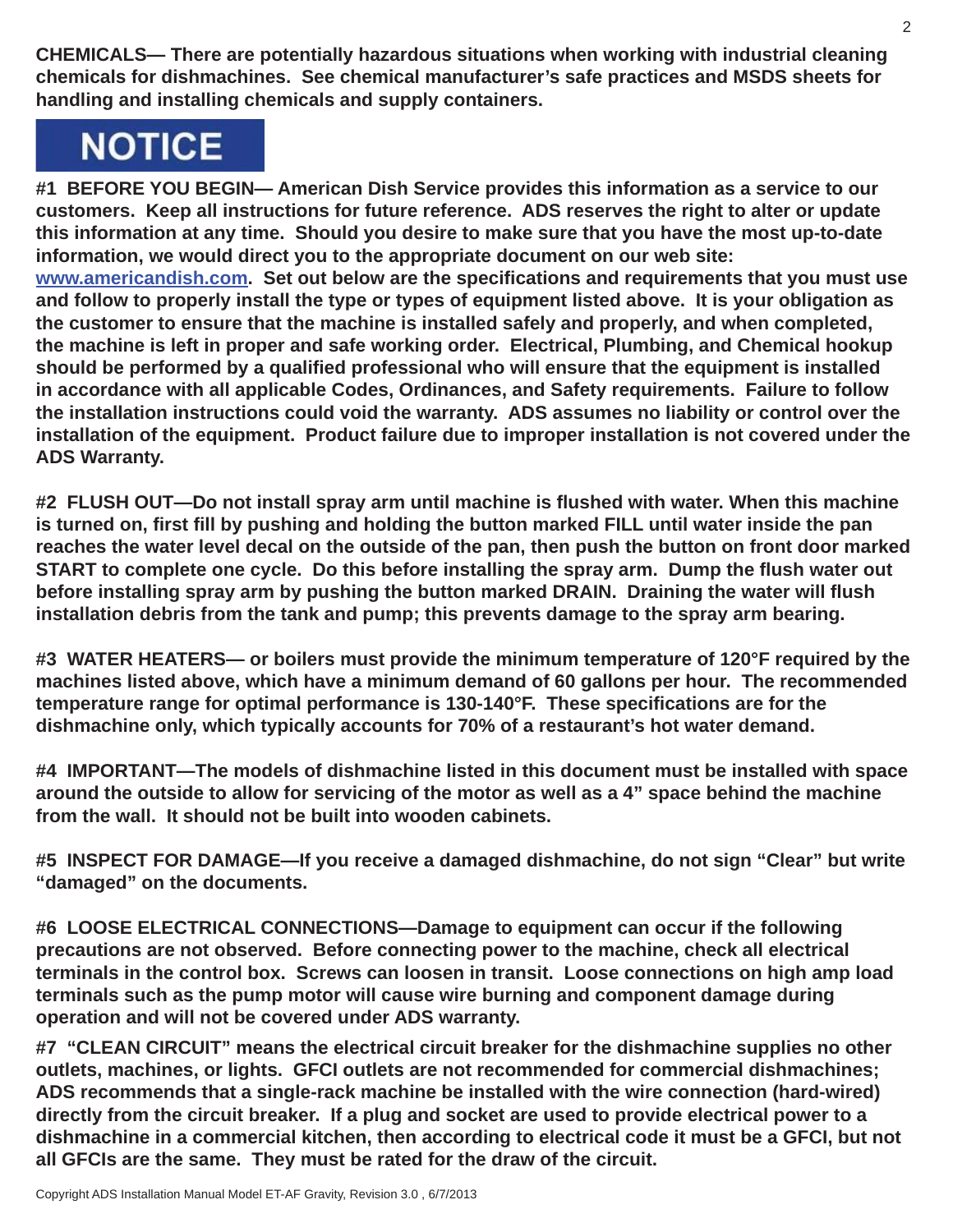Reference NEC Article 210.8 GFCI Protection (B) Other Than Dwelling Units (2) Commercial and Institutional Kitchens. All 15 and 20A, 125V receptacles installed in kitchens, even those that do not supply the countertop surface, must be GFCI protected.

**#8 This equipment is considered an item of heavy use. It is not rated for outdoor use.**

## **ELECTRICAL SECTION**



**The electrical power supplied to this machine is an imminent hazard that could result in severe bodily injury or death if not properly installed or hooked up correctly.**

### Electrical—ET-AF-M/ET-AF-3 Gravity- Drain (120 volt, 20 amp)

A time cycle of 90-seconds is the shortest time available for this model and is compliant with NSF listing. To change to a longer time cycle, the entire cam timer assembly must be changed because of the motor gearing.



Control box with cover removed example of the state of the Showing controls on lower door



The power supply for 120 volts, 20amps, shall consist of two #10-12-gauge wires and one suitable green ground wire. The 20 amp breaker or 20 amp fuse must be on a clean circuit for only this machine. ADS has provided a junction box with a 7/8" hole for the 1/2" conduit that will bring the building's electrical power to the machine. This junction box is attached to the lower frame of the machine, below the control box when the door is closed.

Remove the junction box cover, attach the conduit and connect a black 120 volt supply wire to the black wire in the junction box. Connect a white neutral supply wire to the white wire in the junction box. When powered up, test the neutral wire to a ground source with a volt meter, it should read 0 to 6 volts. Test the black wire to a ground source, it should read 110-120 volts. Attach a building ground wire to the ground lug located in the junction box and tighten all wires. Replace the junction box cover.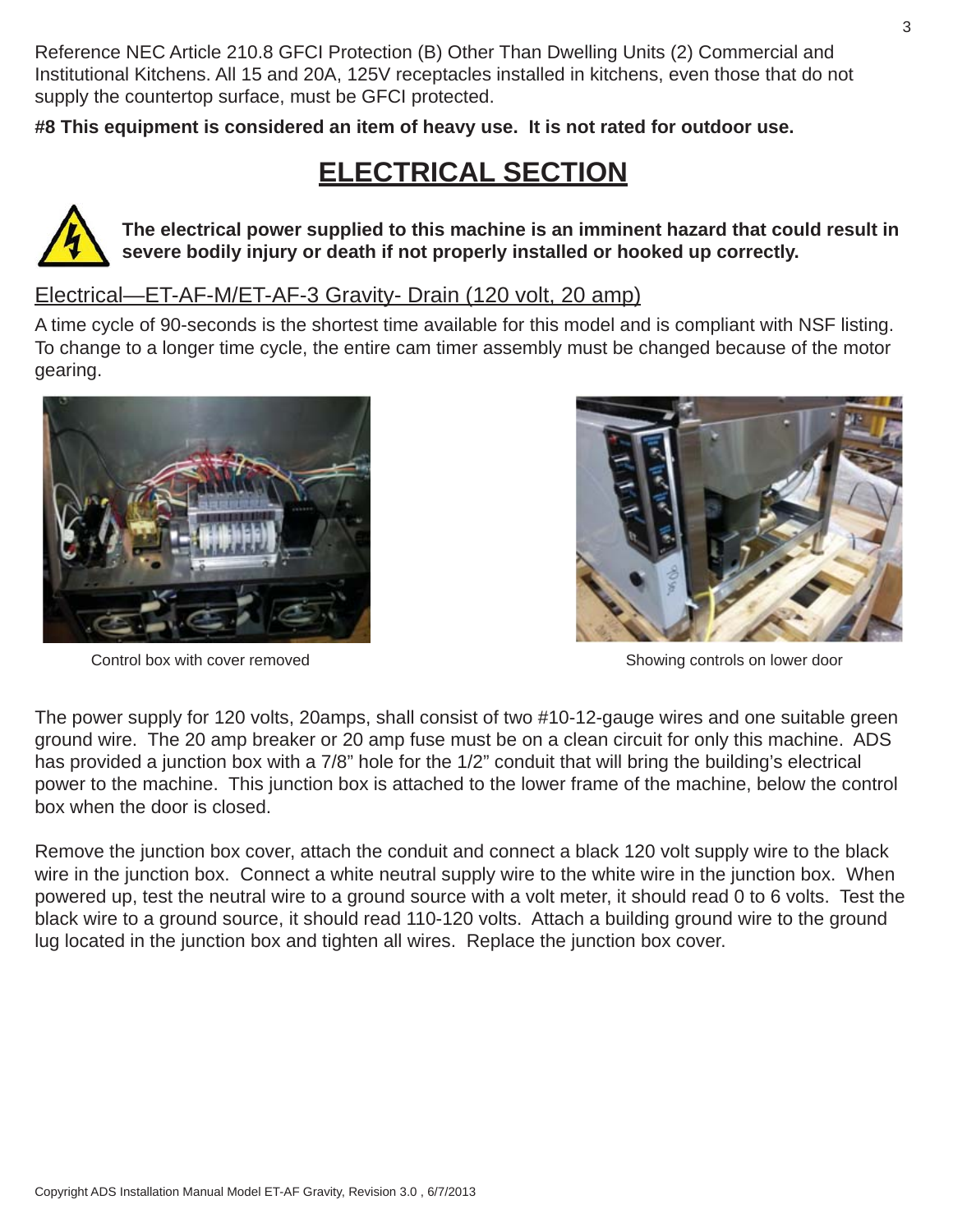

Optional buzzer for low level chemical alarm **Optional chemical alarm pressure switch** Optional chemical alarm pressure switch





1.5 HP Motor, arrow 1 arrow 2 point to L1 and Neutral connect points

### IT IS RECOMMENDED THAT THIS EQUIPMENT BE INSTALLED USING A NEW CIRCUIT BREAKER.

This machine does not use a booster heater.





Power junction box for incoming 120v power Wash motor contactor to the left of the cam timer motor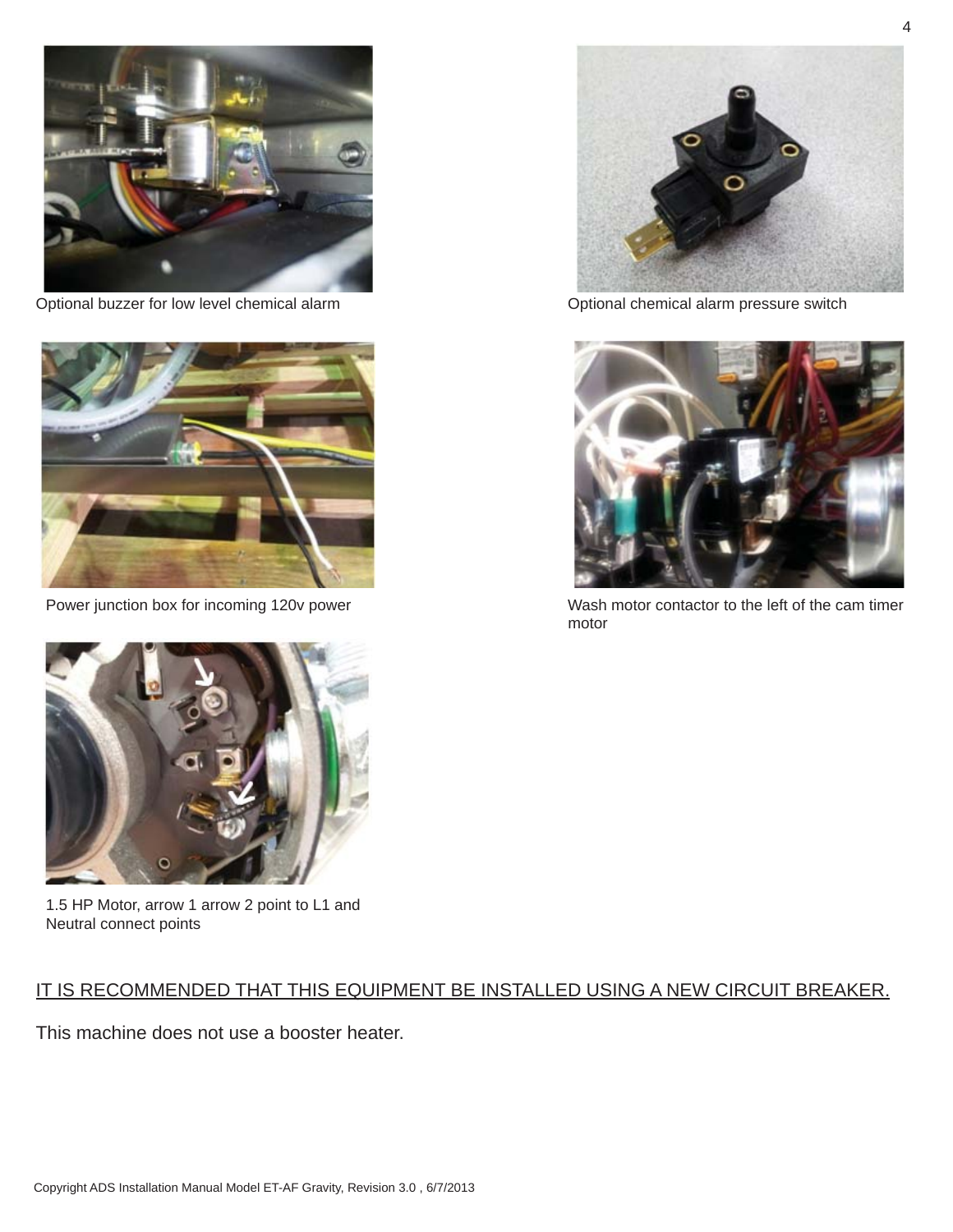## **PLUMBING SECTION**

# **NOTICE**

**#1 TANKLESS water heaters can be problematic for commercial dishmachines. The ADS model ET-AF dishmachine requires the full cycle amount of water (1.7 gallons) supplied within 7 seconds. It has been the experience of ADS that tankless supply systems require multiple units plumbed in sequence with a recirculation loop to achieve proper pressure and temperature.**

**Check with the tankless water heater manufacturer, they may recommend a storage tank to guarantee proper fl ow and line pressure to the machine. Failure to provide adequate water quantity, pressure and temperature to the machine will cause the machine to function improperly and is not the responsibility of ADS. Improperly installing ADS equipment in this manner could void the warranty. All costs associated with providing an adequate water supply to the machine is the sole responsibility of the user.**

**#2 HOODS—Follow all local plumbing and mechanical codes. IMC 2012, section 507.2.2 requires Type II hoods for all commercial dishwashers except where the heat and moisture loads are incorporated into the building's HVAC systems or dishwashing equipment designed with separate heat and moisture removal systems. An undercounter-type, chemical sanitizing dishwasher is rated at 6450 Btu/h by table 5E, ASHRAE Research Project #1362, 8/5/2008. ADS DOES NOT SPECIFY BUILDING HVAC VALUES**

**#3 DRAIN SIZE—The gravity drain model uses 1.5" female pipe to exit the sump.**



Showing ½" female pipe inlet, ball valve, y-line filter, H2O solenoid



ASSE approved vacuum breaker (backflow preventer)

### Hot Water Connection

WATER HEATER—Flush the building's water lines before connecting to the dishmachine. Prior to connecting plumbing, level the machine by adjusting the feet at the bottom of each leg up or down. Water heaters or boilers must provide the minimum temperature of 120°F required for this model of dishmachine, which demands a minimum of **60 GPH for ET-AF-M or ET-AF-3**. Temperatures above 150°F exceed the operational design limits for these models. These models cannot be converted to high temp sanitizing by adding a booster.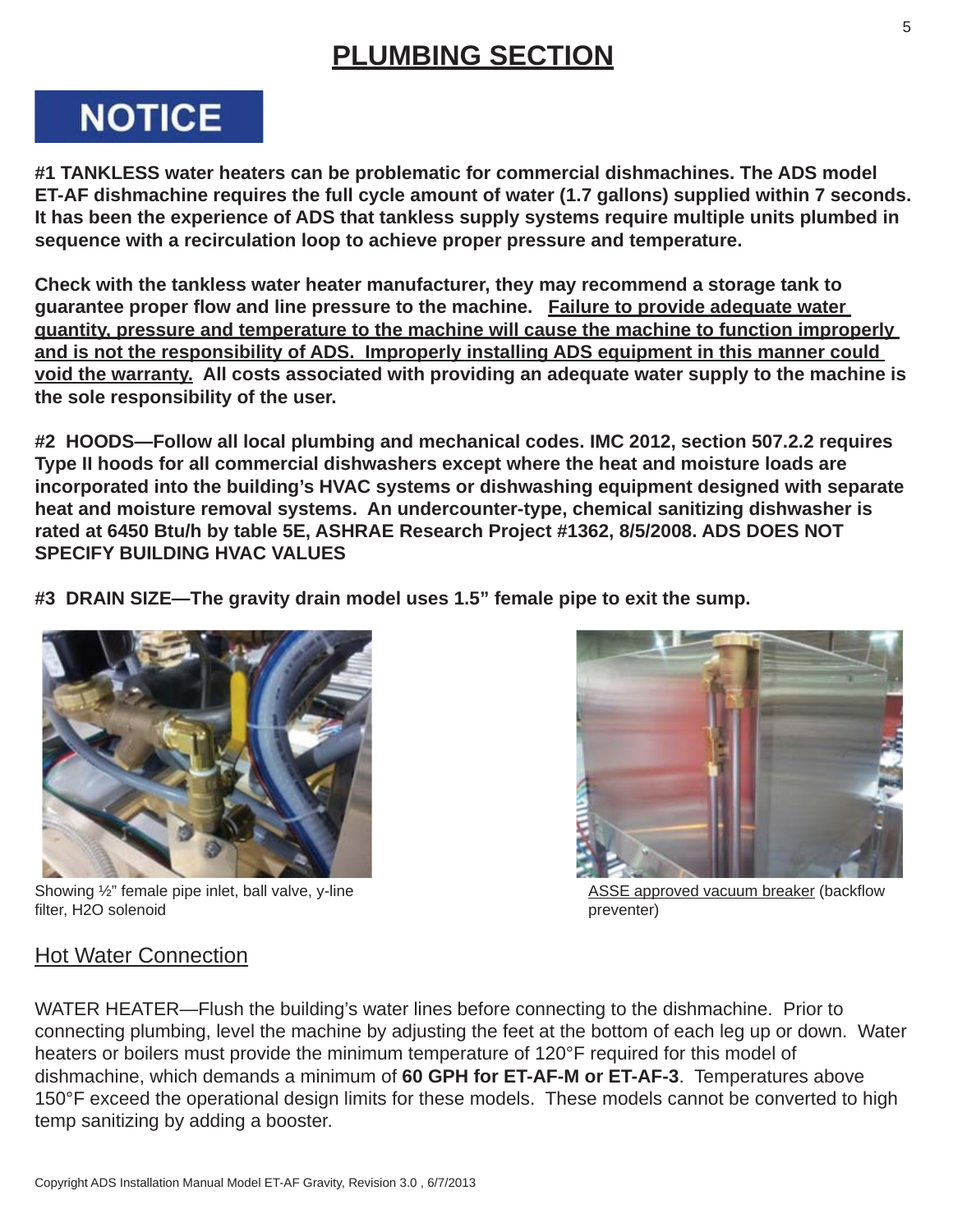INLET FLEX HOSE—Domestic style 1/2" flexible braded hose should not be used to connect the dishmachine to plumbing. The ID of the plastic liner for this type hose restricts flow. However, ADS provides a 48" stainless flex hose that has large enough ID for adequate flow with P/N 088-1068 (see photo below, page 7). To use copper pipe plumbing, connect 1/2" male pipe thread (1/2" is the minimum allowable pipe size) of the hot water supply line to the 1/2" female pipe thread on the dishmachine's water inlet manifold.

SINK FAUCET— If the hot water line is also supplying the faucet of a pre-rinse sink or bar sink, install check valves on both cold and hot water inlets to the faucet— to avoid cooling the water by cross-connection in the mixing head of the faucet. The hot water inlet manifold is located behind the ET-AF control box door and to the left. The supply water must have a minimum of 120°F , but 130-140°F is recommended for best results.

### Water Pressure for Filling

Minimum pressure needed at the machine is 15 psi DURING the fill. This is called FLOW pressure. STATIC pressure readings can be misleading and can drop to "0" during fill. With flow pressures below 15 psi, additional measures will be needed to resolve the problem. The first suggestion is to run 3/4" pipe directly from the water heater to the dishmachine. If the problem persists, install a pressure bladder tank used for domestic well water; a 5 gallon size would be a minimum, 10 gallon as a maximum. Another option is to order a cam timer with longer cycle times but this will reduce hourly production rates.

### Simple Test For Water Pressure

Empty the water out of the machine by lifting the drain ball, push the manual FILL button while counting the seconds to fill back up to the water level decal. If it takes more than 20 seconds to fill, there is not enough building pressure to operate the machine properly.

#### Drain Requirements

The drain sump exits to the rear of the machine with 1.5" female pipe threads. This drain outlet will fit 1.5" male pipe. To prevent clogging, run drain lines as straight as possible. Do not run drain plumbing with tight radius elbows or 180° bends. The use of floor sinks for drains can cause flooding. Always run gravity drain lines downhill. Do not reduce the diameter of the pipe with adapters, always use 1.5"pipe or larger.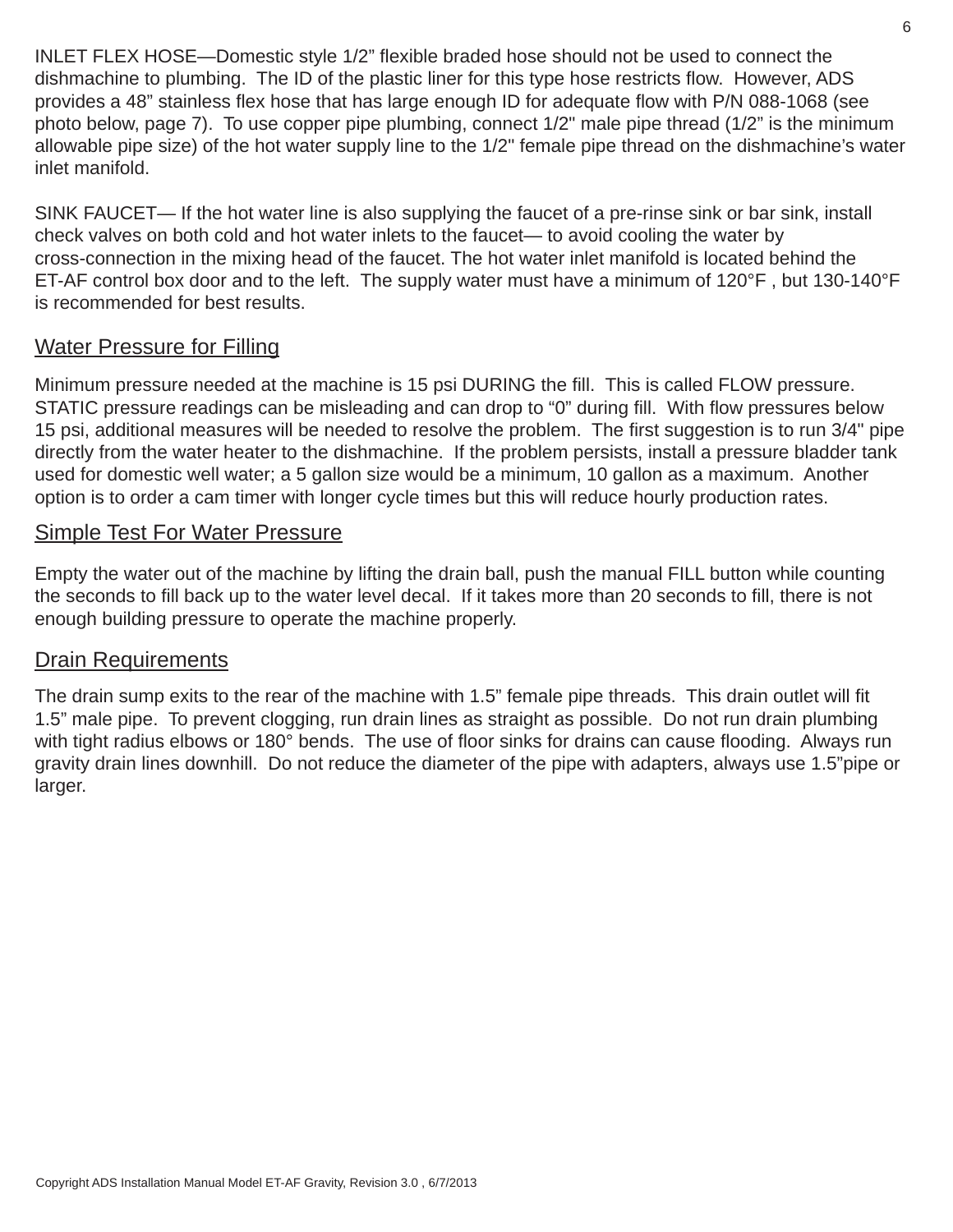

Showing drain solenoid **Drain School and Showing drain solenoid** Drain outlet, 1.5" pipe





ET (gravity) drain ball, note rubber washer on push rod



OPTIONAL 48" hot water inlet flex hose and adapter (088-1068)

# **CHEMICAL FEEDERS SECTION**



**You must wear approved safety eye-wear before connecting chemicals. Read the chemical manufacturer's MSDS sheets. Chemicals can damage or corrode plumbing and stainless parts of the dishmachine. Do not run chemical lines over controls or plumbing. Always secure chemical lines and check regularly for leaks. If not properly handled, chemicals can cause serious bodily injury. In the event of chemical contact to skin or eyes; wash immediately with fresh water and seek medical attention.**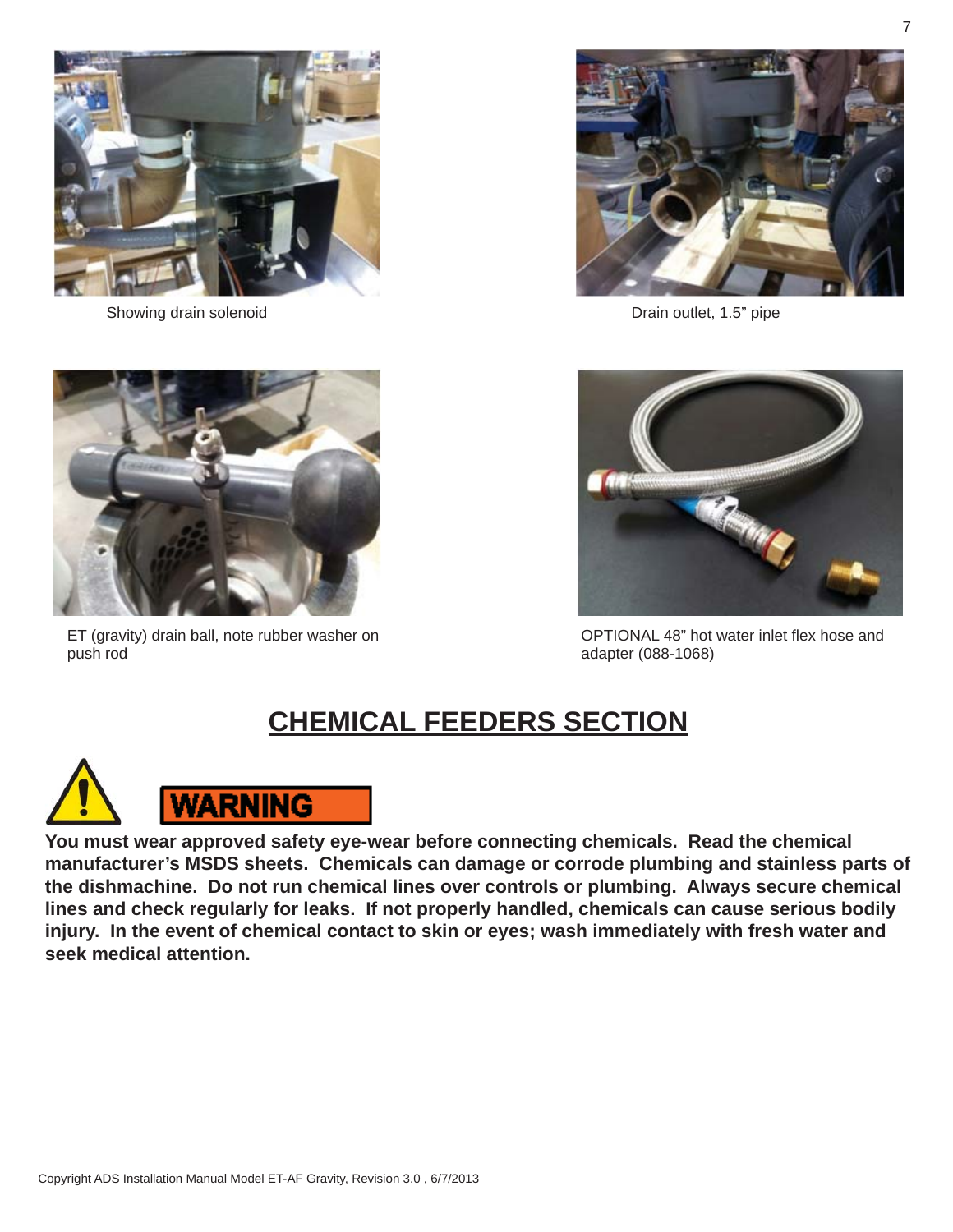### CHEMICAL FEEDER PUMPS



Showing deter, rinse, sanitizer internal chemical pumps

ADS provides three (3) peristaltic pumps to dispense liquid chemicals Chemical feed lines are color coded "Red" Detergent, "Green" Sanitizer, "Blue" Rinse-aid Pick-up tubes are provided for chemical product containers Sanitizer (chlorine) concentrations should be set at 50 parts per million Inspect the transfer tubing for any cuts or holes, keep them protected and secured out of the way







Showing chemical lines above sump Optional Chemical Alarm switch Chemical alarm barb adjusting screw \*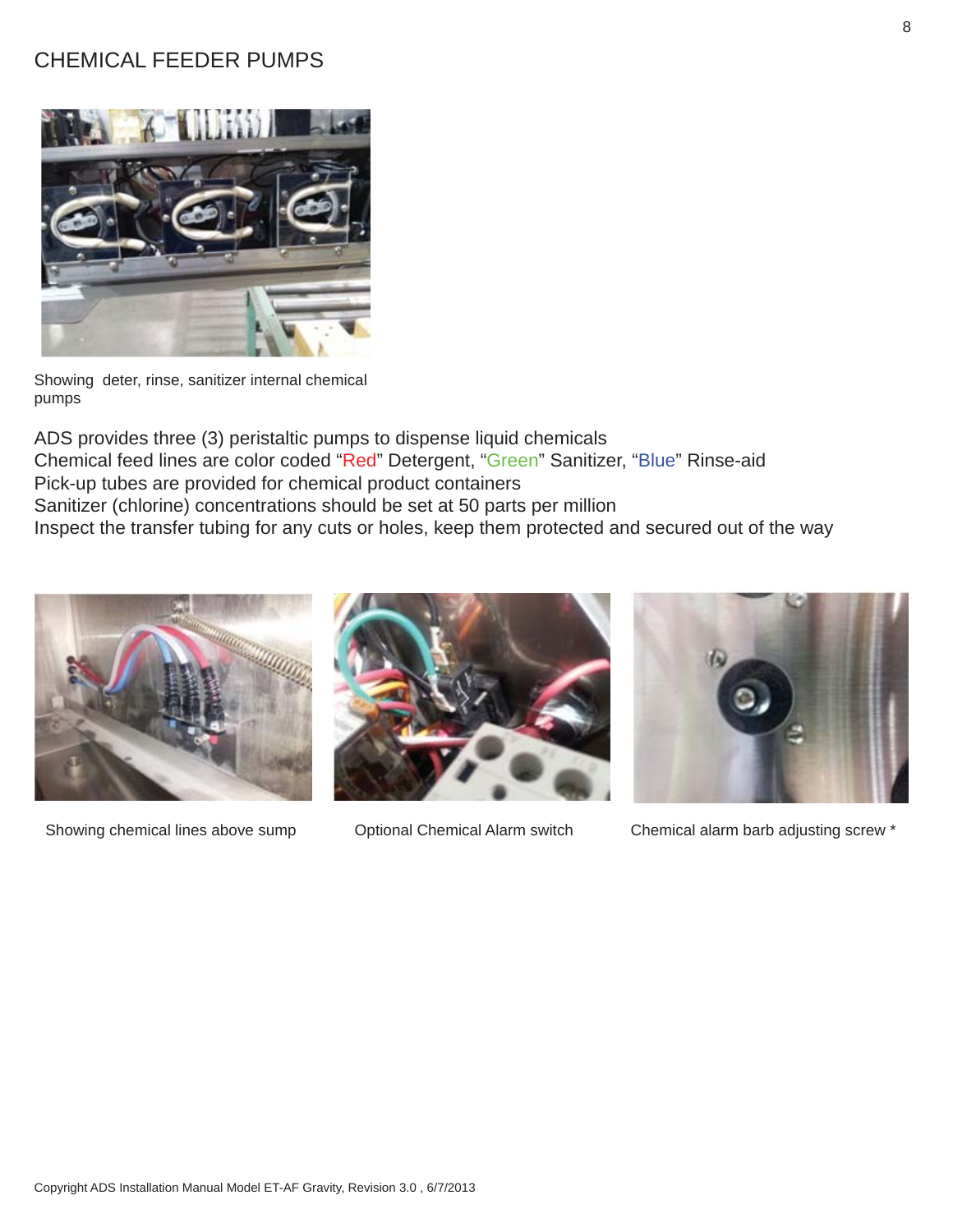TYPE OF CHEMICALS—Use only commercial grade low-energy chemicals. For proper operation, use non-foaming detergents and buffered sanitizer. Do not wash gold, pewter, silver, or silver-plate with chlorine based sanitizers. High concentrations of chlorine sanitizers and caustic detergents will cause damage to metals and welds. Do not exceed 50 parts-per-million (PPM) "free" or available chlorine. Any setting higher than 50 ppm will be dependent on local health requirements, however, the increased chlorine will result in higher corrosion of metal parts. **The resulting damage from overusing chlorine is not covered under the ADS warranty.** Purpose-built ware-washing dispensers are needed to properly meter chemicals for wash and rinse. These dispensers are included with this model. Manually adding industrial chemicals to the dishmachine is unsafe and not approved.

CHEMICAL LINES—Place color coded tubes into proper chemical containers. The containers need to be as close to the machine as possible and at floor level. This may require shortening of the flexible chemical transfer tubes. On the side of the control box door, there are chemical prime switches. There is a decal identifying each switch. To prime chemicals, use these momentary prime switches, verifying that all three pumps rotate. If a chemical pump squeeze tube has taken a set (not allowing the pump to turn), manually free the pump by pulling on the discharge side (right-hand) of the squeeze tube while pushing the prime switch. Squeeze tubes should be replaced at least every six months.

CHEMICAL ADJUSTMENT—Chemical dispensing is controlled by a mechanical cam timer. All chemical products must be adjusted for the product's concentration and local water conditions. It will be necessary to adjust initial factory settings (See Cam Timer Adjustment Section). Water softeners should be added to correct hard water conditions. Hard water is often treated with more expensive ware-washing chemicals, but it is more effective and less destructive to the metal to soften the water before it comes to the dishmachine.

AUDIBLE CHEMICAL ALARM OPTION—The optional chemical alarm (P/N 031-0326) uses a pressure switch with a barb fitting that extends from the control box and connects to the chemical line by means of a "t" fitting. The switch sends voltage to a buzzer located in the control box. Sensitivity is adjusted by an Allen wrench (5/64" or 2mm) to turn a screw located in the center of the barb (see photo on page 8). Remove the tube from the barb; turn the screw to the right for less sensitivity. Chemical buckets must be placed on the floor for the pressure switch to work.

## **CAM TIMER ADJUSTMENT SECTION**

Timers are available with 6-, 7-, or 8-cams. The cycle times are not adjustable. The cams of the timer are wheels whose positions are either fixed or adjustable. Each cam controls a specific machine function, as noted on the timer decal. Adjustable cams are comprised of two wheels held together at the hub. The perimeter of each wheel is divided into 180° of high cam and 180° of low cam. When one of these wheels is rotated on the hub in relation to the opposing wheel, the two lower cam segments can form a notch in the perimeter (see photo on page 10). Above each cam is a timer switch with a metal finger that rides along the outer edge of the cam. When the finger drops into the lower cam notch, the function of that cam starts.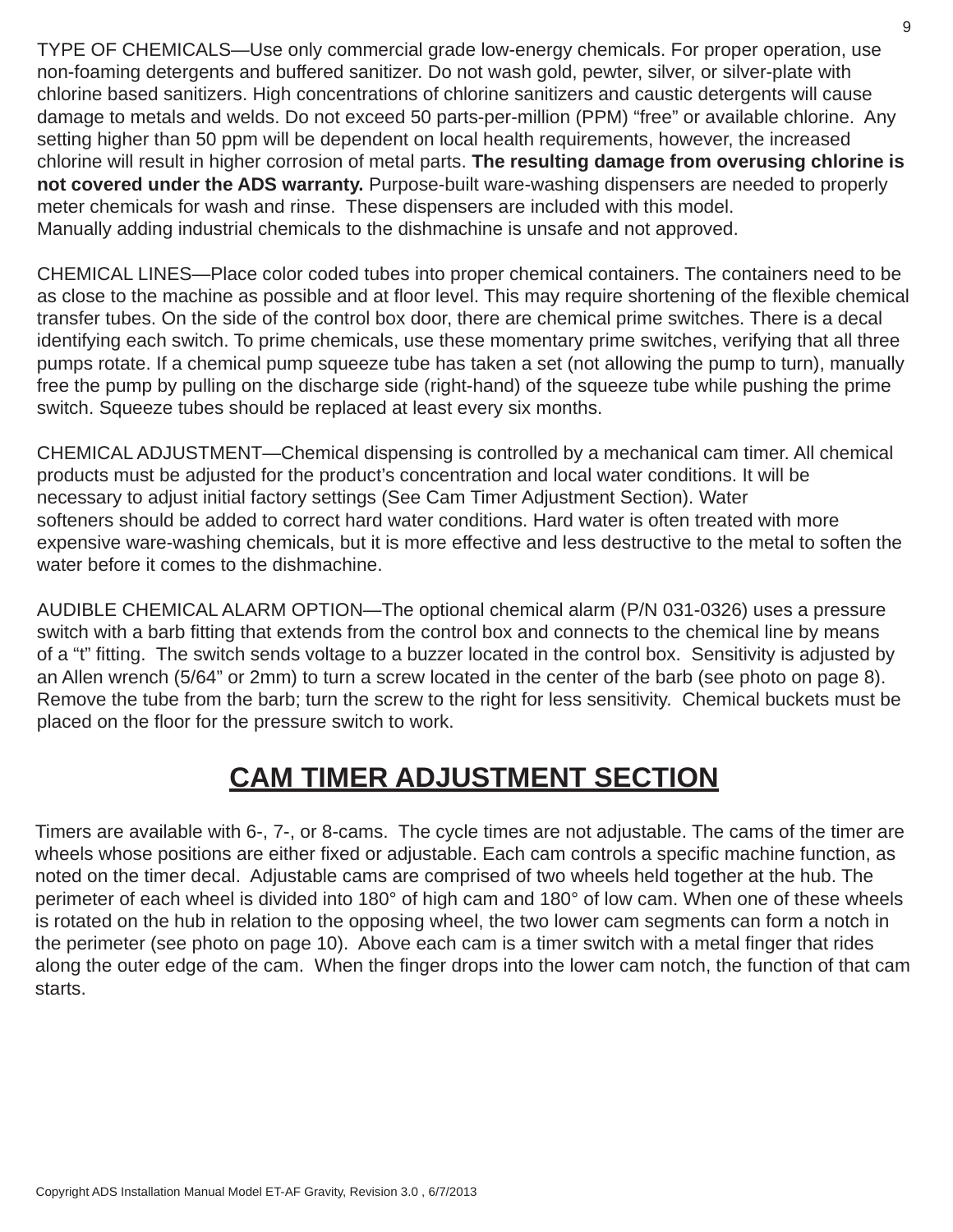

Cam timer adjustment tool Chlorine test strips Spray arm pressure tester #088-1048

To widen the notch (length = time energized) or close the notch use the timer adjustment tool, which is provided and taped to the control box shelf. This tool has two raised buttons that fit into the holes on the side of each wheel. The factory sets the start of each function using the right-side wheel of the cam. TO ADJUST rotate only the left-side cam wheel. The left-side of the wheel controls the point when that specific functions ends. Factory settings are only initial settings, adjustments will be required for each chemical and the water fill time because water pressures will be different for every account.



The left photo shows arrow is pointed at the left-side wheel of the cam which is used to lengthen or shorten the low cam or the time ON for the respective switch. Center photo shows high-cam & low-cam notch. Adjustable cams are colored either black or gray.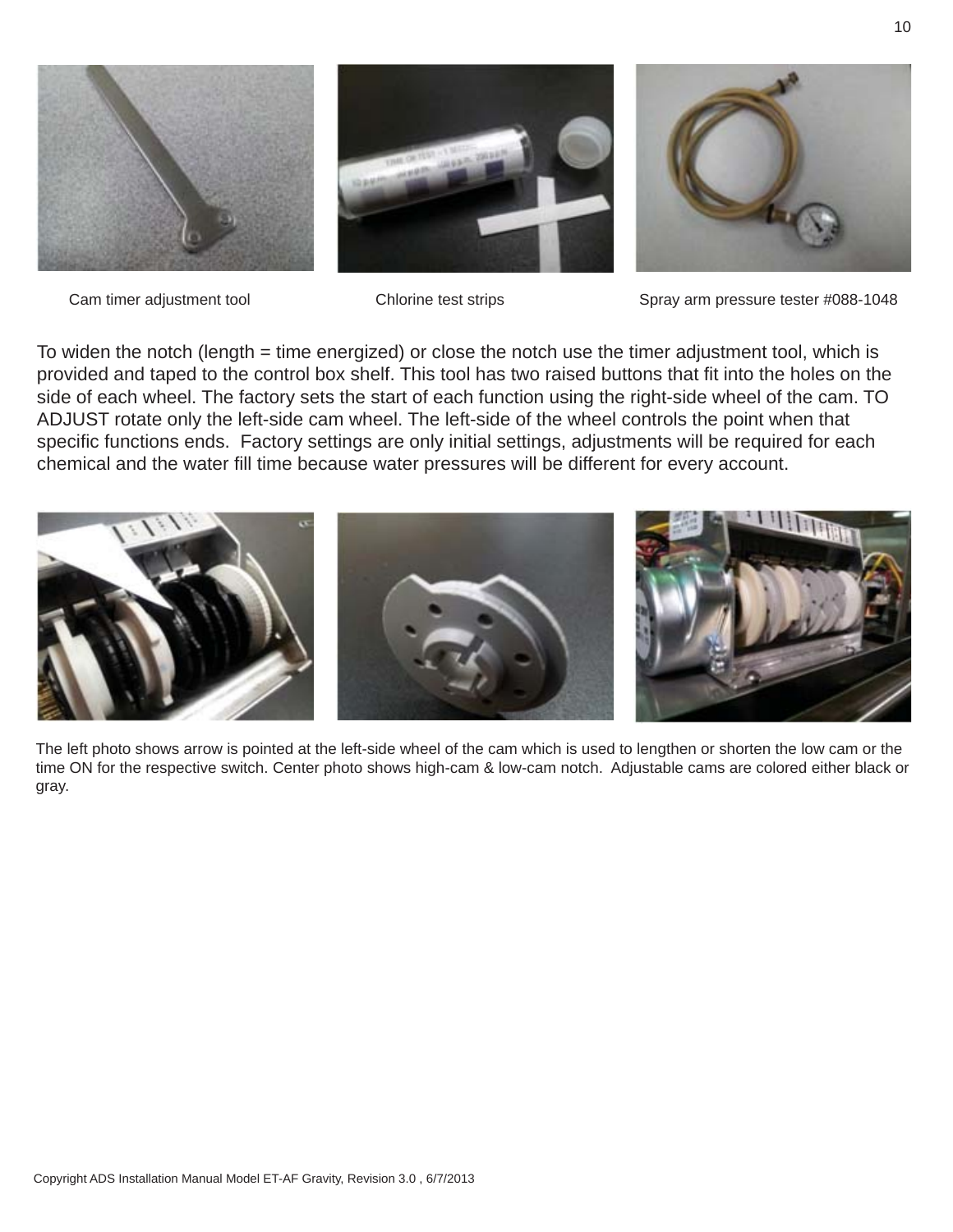Looking at the front of the cams with the cam timer assembly sitting on its mounting base #1 Cam: The white cam on the left is the master cam. It controls the total time of the cycle and is not adjustable.

#2 Cam: Continuing left to right, this black or gray cam controls detergent. The detergent cam is adjustable and should begin as soon as the wash action starts.

#3 Cam: This white cam controls the drain time and is not adjustable.

 $#4$  Cam: The H2O or fill cam opens the water solenoid. Too little water will cause the pump to cavitate (surging). Overfilling does not allow the soiled wash water to fully drain between cycles, causing carry-over. Do not move the right side of the cam wheel. Adjust the left-side of the cam wheel to close the water solenoid when the dishmachine reaches full spray arm pressure.

#5 Cam: This black or gray cam controls sanitizer. The sanitizer cam is adjustable. Set sanitizer concentrations at 50 parts per million. Monitor chlorine levels by using chlorine test strips. To Test—run a rack of dishes through a complete cycle, use the test strip to test water samples from the top of any glass. #6 Cam: This black or gray cam controls rinse additive. The rinse-aid cam is adjustable.

#7 Cam: This cam is used to pause or "burp" the pump on the 3D-S, ES, 5-AGS, 5-CD, and L Series. It is set at the factory but can be adjusted.

#8 Cam: Available on 2 1/2 minute timers only. Provides prewash/wash/rinse.

## **TUNING A DUMP & FILL MACHINE SECTION**

Tuning is essential for proper cleaning; do not skip this IMPORTANT PROCEDURE

The key to understanding proper tuning is to realize that the drain sequence cannot be changed. It is a fixed time function and the regulator of the cycle between wash and rinse. Therefore, all tuning is accomplished by setting or adjusting the fill cam in relationship to the fixed drain cam. The goal of tuning is to eliminate all soiled wash water through the drain, before the drain closes. A sign that soiled wash water has exited the tank will be the typical hollow sound of a pump running without water.

It is at this point that the H2O (FILL) cam should be adjusted so the water solenoid turns the fill water on. That function is controlled by the adjustment of the fill cam. For optimum results, allow the fill water to flush the interior of the machine for a few seconds before the drain closes. Once the drain is closed the fill cycle begins. Fill must continue until full spray arm pressure is reached. This can be verified with the use of a spray arm pressure tester (Kit #088-1048) attached where one of the end plugs are usually screwed into the lower wash arm. The tester gauge will indicate full spray arm pressure when the needle stops fluctuating and remains steady. Adjust the fill cam to turn the water OFF when this point of steady pressure is reached. It is important that the machine is not overfilled. Use just enough water to reach Full Spray-arm Pressure (FSP), no more than that is needed for proper operation.

90-second timer operation **[Pump shut off]-[\*sanitizer here]** [\*detergent here] [-Fill until FSP is reached-]

START [------WASH 45-Seconds----------------] - [--DRAIN 15-Sec--] - [--30-sec to FILL and RINSE---] END

If a pressure gauge tester is not available, an approximation of full spray arm pressure could be determined by the sound of the spray arm. There would be a typical continuous swishing sound of the water spraying. Again, when this sound is heard, that would be the point to turn the water OFF. Seven seconds of full spray arm rinse pressure is required by health code. In the event that air is trapped in the pump during fill, a vapor lock can occur where the pump is turning but there is no spraying.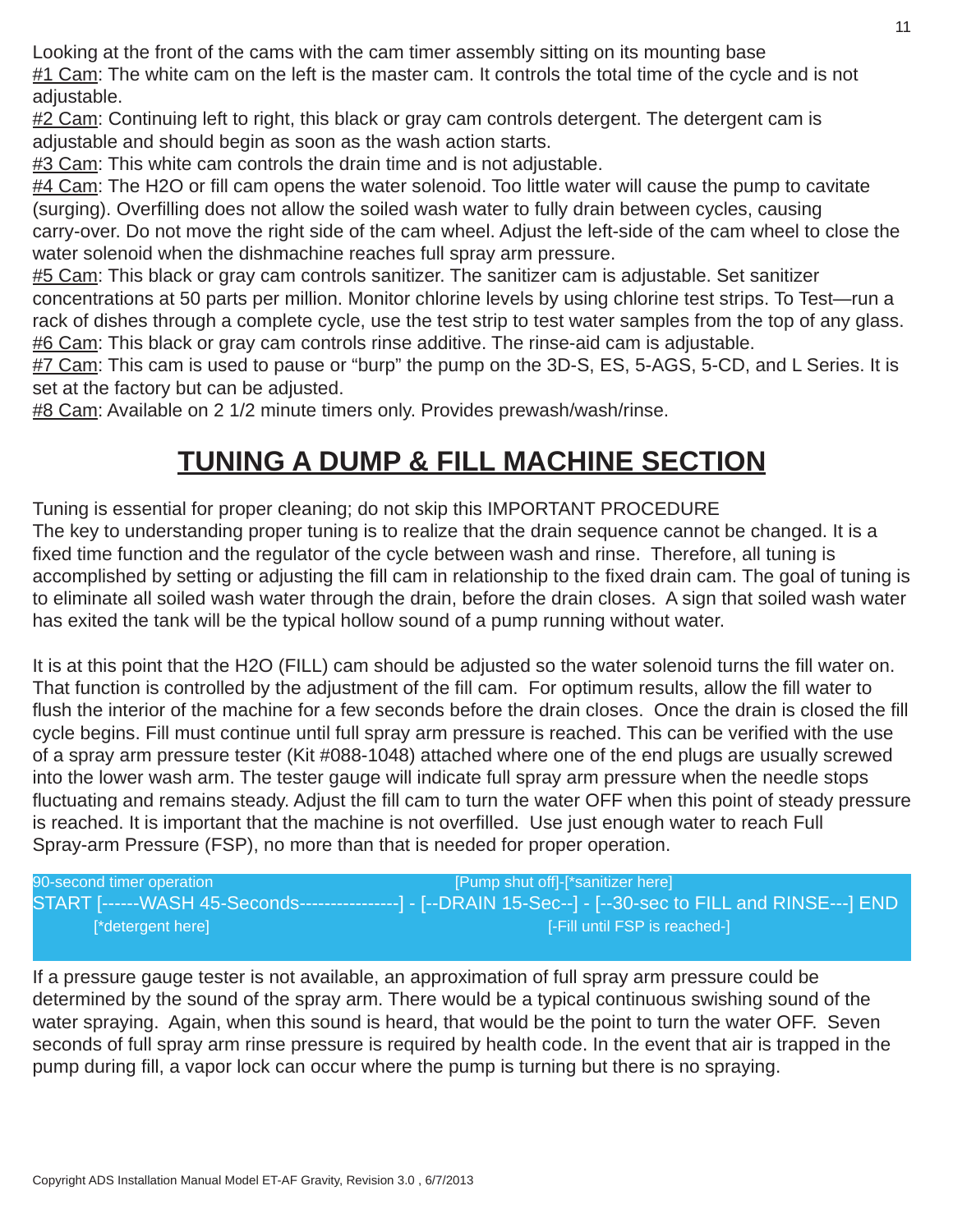If this vapor lock occurs, check incoming water temperature and reduce the temperature if it is above 140- 150°F. Operating temperature of 120°F is the minimum, 130-140°F is recommended. If the problem is caused by low water pressure to the machine, then see the Plumbing Section above to correct that condition. If vapor lock is still present, electrically stop or pause the pump to release air. If the dishmachine has a 6-cam timer, this is done by moving the brown wire of the switch on the sanitizer cam. Move only this brown wire, which is normally connected on the top position of the sanitizer switch joined to a yellow wire, remove from the yellow and connect the brown to the center position taking care that the wires do not touch each other. If the machine has a 7-cam timer, this feature is wired into the 7th cam from the factory.

## **FINAL INSTALLATION CHECK LIST**

1 Check to be sure power is disconnected at the breaker and the control box is switched OFF.

2 The master switch is located on the side of the lower door, which houses the control box. Open wash cabinet door and remove all packaging, save all instructions for future reference.

3 Remove the white protective film from doors, front panel, and control box.

4 Check dishtable placement, if one is used with the dishmachine.

5 Turn on water supply. Check for leaks. Tighten connections if needed.

6 TO OPERATE— turn on the main power circuit breaker and switch the dishmachine master switch to ON position. Remove spray arm and manually fill the machine with water using the fill switch (labeled FILL). This switch is located on the front facing surface of the lower access door. Run one complete cycle by closing the door, push the start switch (labeled START). This first run will be the flush cycle, which removes installation debris from wash tank and pump.





Spray arm, base w/thumb screws Standard ET-AF spray arm (081-6208) Cross arm for light glassware



(081-6212)

7 AFTER FLUSHING—install the spray arm. *Failure to follow this fl ush procedure can damage the spray arm bearing.* Observe the water level decal. This decal is located on the outside of the pan next to the sump. This mark is the approximate level for initial fill. Verify incoming water temperatures 120°F minimum (130-140°F recommended).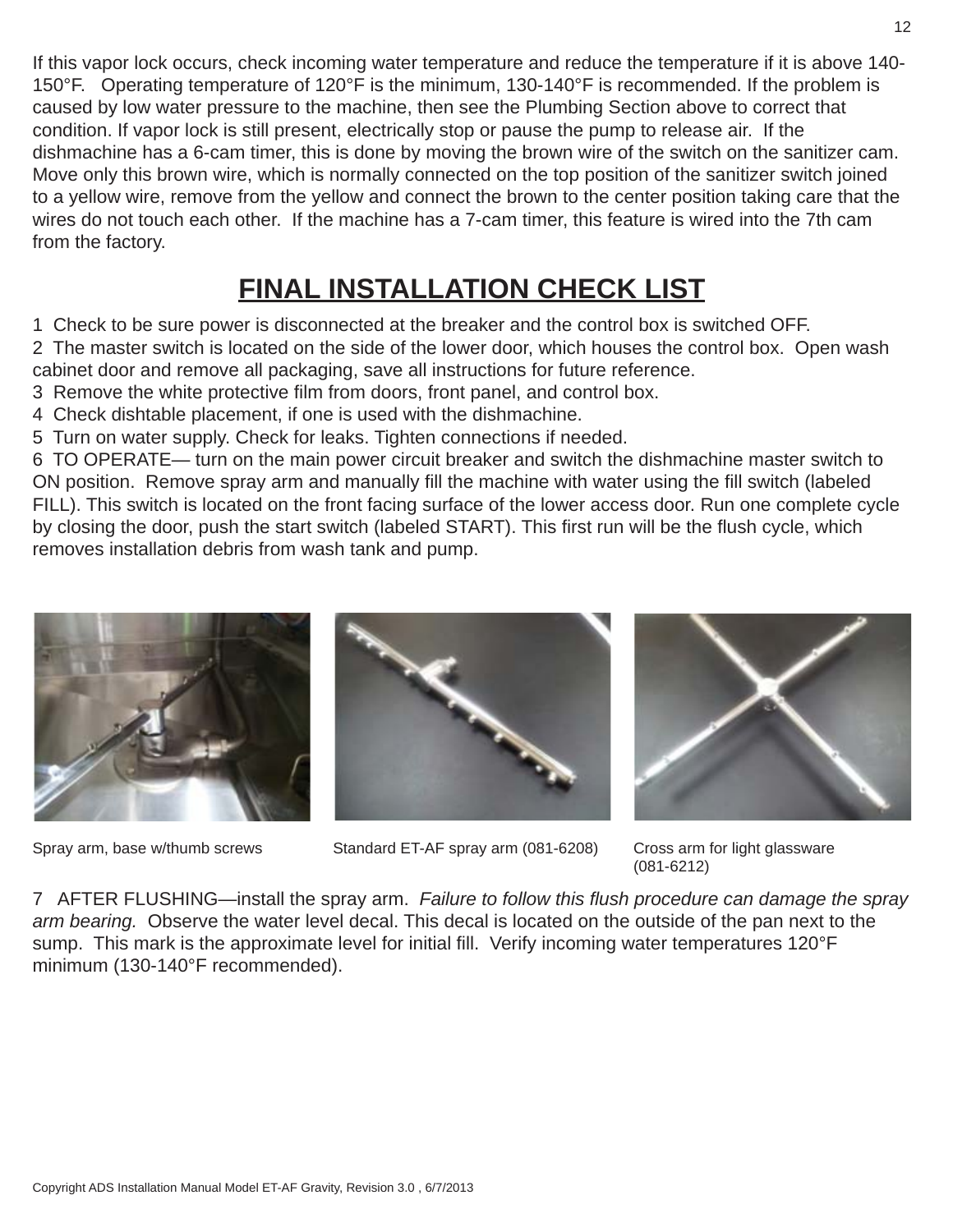



Drain ball assembly and pump filter **Dramage Community** Coptional ET (Gravity) secondary filter #085-6616

8 PUMP FILTER—Inspect the sump area and verify pump filter is in place. It should be removed and emptied only after the machine is completely drained. Verify that chemical feed lines are in their proper container and that lines are primed. Post an operational wall chart close to the machine.



**Do not open doors while machine is in cycle. Doing so could result in serious bodily injury from spraying hot water and chemicals.**

APPENDIX

089-9335---ET-AF Gravity Drain Parts Manual

089-9399---Service Manual

089-9302---Brochure

- 089-9364---Wall Chart
- 089-9445---Wire Diagram

089-9356---Spec Sheet

089-9380---Installation Manual ET-AF Gravity Drain